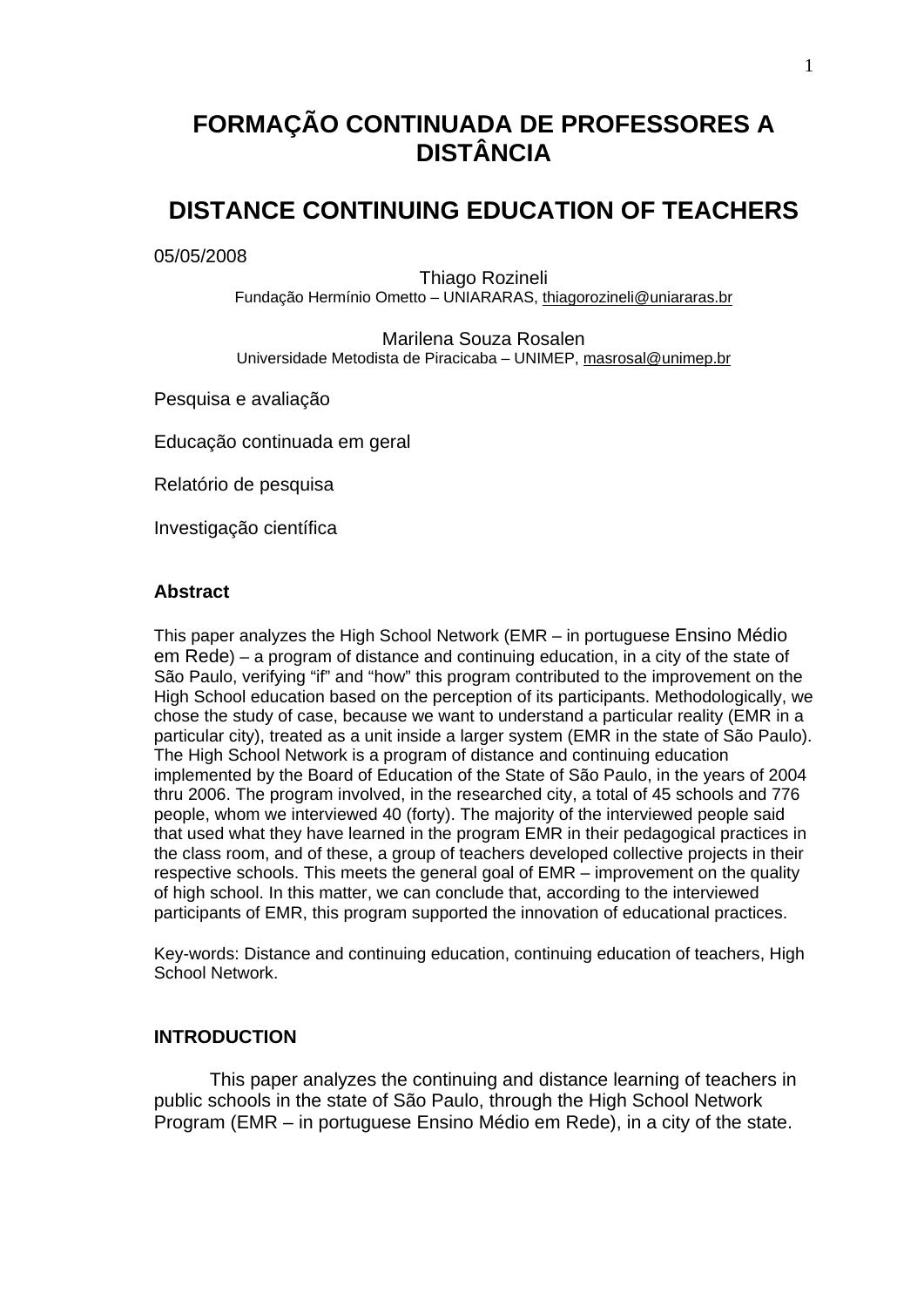To the completion of the research, we chose the methodology of study of case, because we want to understand a particular reality (EMR in a particular city), treated as a unit inside a larger system (EMR in the state of São Paulo).

> Lead a study of case to build profound understanding today is continuous, under social and human science, and it's compatible with different schools of thought, with different investigation techniques and with different epistemológicos patterns. (OLIVEIRA-FORMOSINHO, 2002, p. 91)

The research tools used were: interviews with Pedagogical Technical Assistants (ATP – in portuguese Assistentes Técnicos Pedagógicos), with the coordinator teachers and with teachers; watching teleconferences; and analysis of the EMR Code.

#### **CONTINUING EDUCATION OF TEACHERS**

From the References for Teacher Education (BRASIL/MEC/SEF. 1999), it is possible to understand that continuing education of teachers is a permanent process of professional development, that must promote the updating and deepening of the educational themes and the consideration of pedagogical practices, taking to its improvement.

Perrenoud (1997, p. 35) states that *the change in practices goes through a transformation in the concepts and in the availability of action.* In this aspect, continuing education grew as an important kind of teacher education, specially in the developing countries because of the large differences seen in the end of the basic teacher education.

We understand that teacher's continuing education must happen focused in the everyday activities of the class room, next to the real problem teachers go through, taking as central reference the work of teacher teams, therefore, assuming a participatory, investigative and flexible dimension. In this way, Nóvoa (1995) says that continuing education is only taken place with the testing, the innovation, the rehearsal of new ways of pedagogical work and with a critical reflection about its use.

This way, pedagogical practices must stimulate creativity in the context in which they emerge and gain shape, allowing a generation of innovate proposals and contributing to the changing process (PORTO, 2000).

 Although, in the different actions of continuing education, the visible behaviors of the teachers facing new lessons and information also establish another thing that turns to and that deserve the educator's attention, because, facing the recognition that they don't know a certain subject or aspect of his own work, the teacher's reactions may vary from the desire and the effort to learn to the total blockade and resistance to learn something new (MONTEIRO; GIOVANNI, 2000).

With the release of new technology, available to educators, new possibilities to destroy patterns appear at the same time in which cultural isolation the majority of Education "professionals" find themselves can be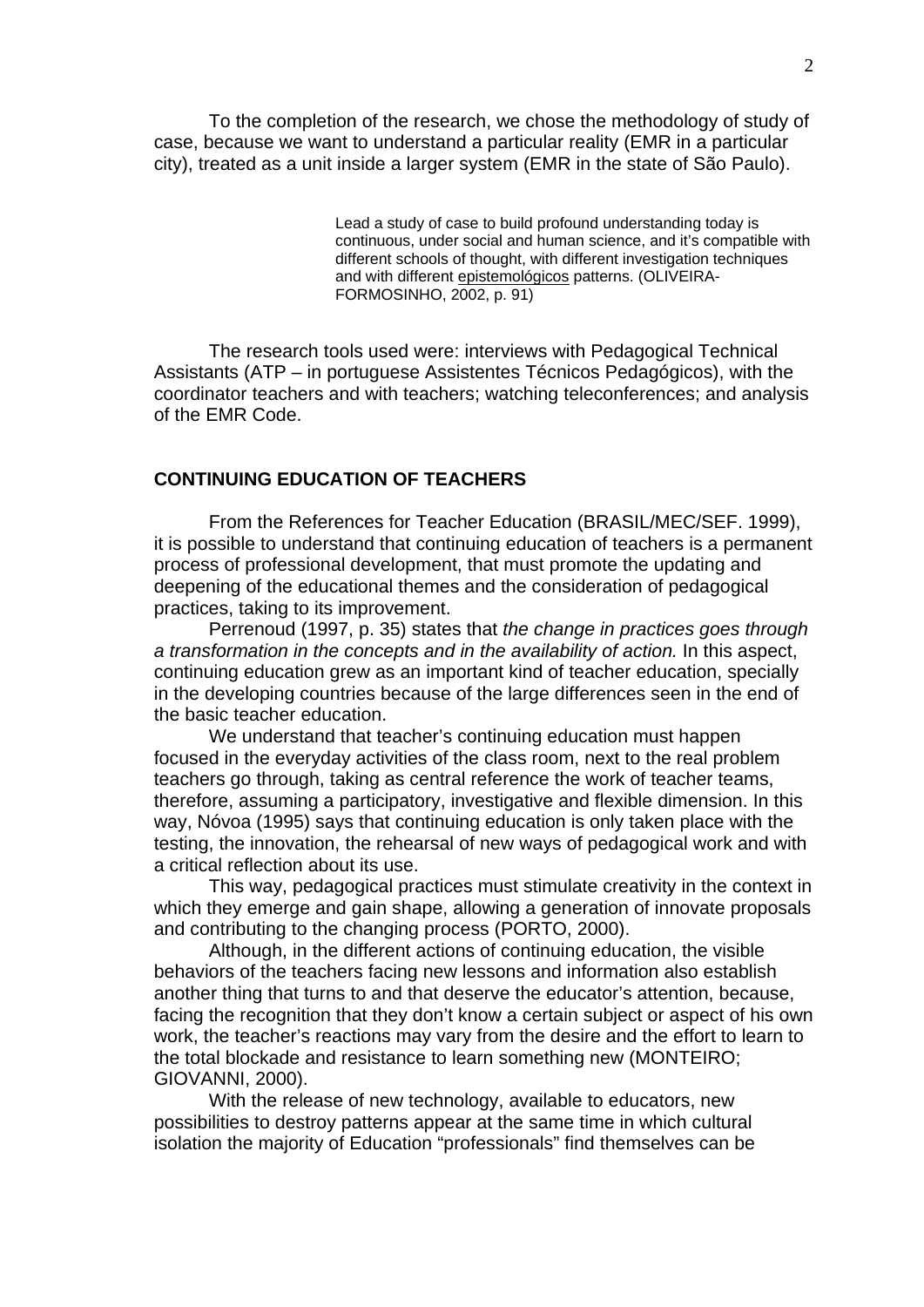eliminated. Relating new technologies and teacher continuing education, Valente (1997) states that:

> The teacher's continuing education must provide conditions that he, the teacher, can build knowledge about computer techniques, understand why and how to integrate the computer in his pedagogical practice and be capable of breaking through administrative and pedagogical problems. This practice allows the transition from a fragmented educational system to an integrated approach of subject and turned to the answer of specific problems of the interest of each student. Finally, it must create conditions so the teacher knows how to contextualize again the knowledge and the experience lived in his continuing education to his class room reality matching the necessities of its students and the pedagogical goals that he is willing to achieve (p. 14).

 One of the possibilities that new technologies give is the Distance Learning (EaD – in portuguese Ensino a Distância).

#### **DISTANCE LEARNING**

 In Brazil, according to Niskier (1999) the beginning of the EaD is associated to the beginning of the spreading of radio as an educational source, what happened, in Brazil, in 1923 with the Rio de Janeiro's Radio Society, that broadcasted several different classes. In 1941, the Brazilian Universal Institute created the courses by mail, that can still be found today. Other traces of EaD are: in 1970 was created the Project Minerva; in 1978, the Telecourse of middle and high school; in 1995, the Telecourse 2000; and in 1996, the School TV. Besides the governmental programs, in the 1990's, started the college and PHD distance courses, as their goal was to reach the youth that didn't have access to attendance based Higher Education courses.

In terms of Brazilian legislation that rules the EaD, we want to highlight the Law of Guidelines and Bases of the National Education – Law 9394/96, from December 20 1996, in which Article 80 states:

> The Public Power will encourage the development and the broadcasting of distance learning, in all levels and kinds of education, and continuing education.

 As for the understanding about distance education, we find different definitions (BELONI, 1999 and NISKIER, 1999), that are usually describing, about the conventional class room teaching. The common item in all definitions is the distance and the variables include the interactions, the information and communication technologies used and the pedagogical models adopted. The Decree 5622, Article 1º, of 2005, defines EaD as:

> Educational kind in which the pedagogical reflection in the teaching and learning process occurs with the use of information and communication technologies, with students and teachers developing educational activities in different places or time.

 In continuing education, the EaD has been favoring the culture of learning or of performance, in a way in which the learning and the reflection of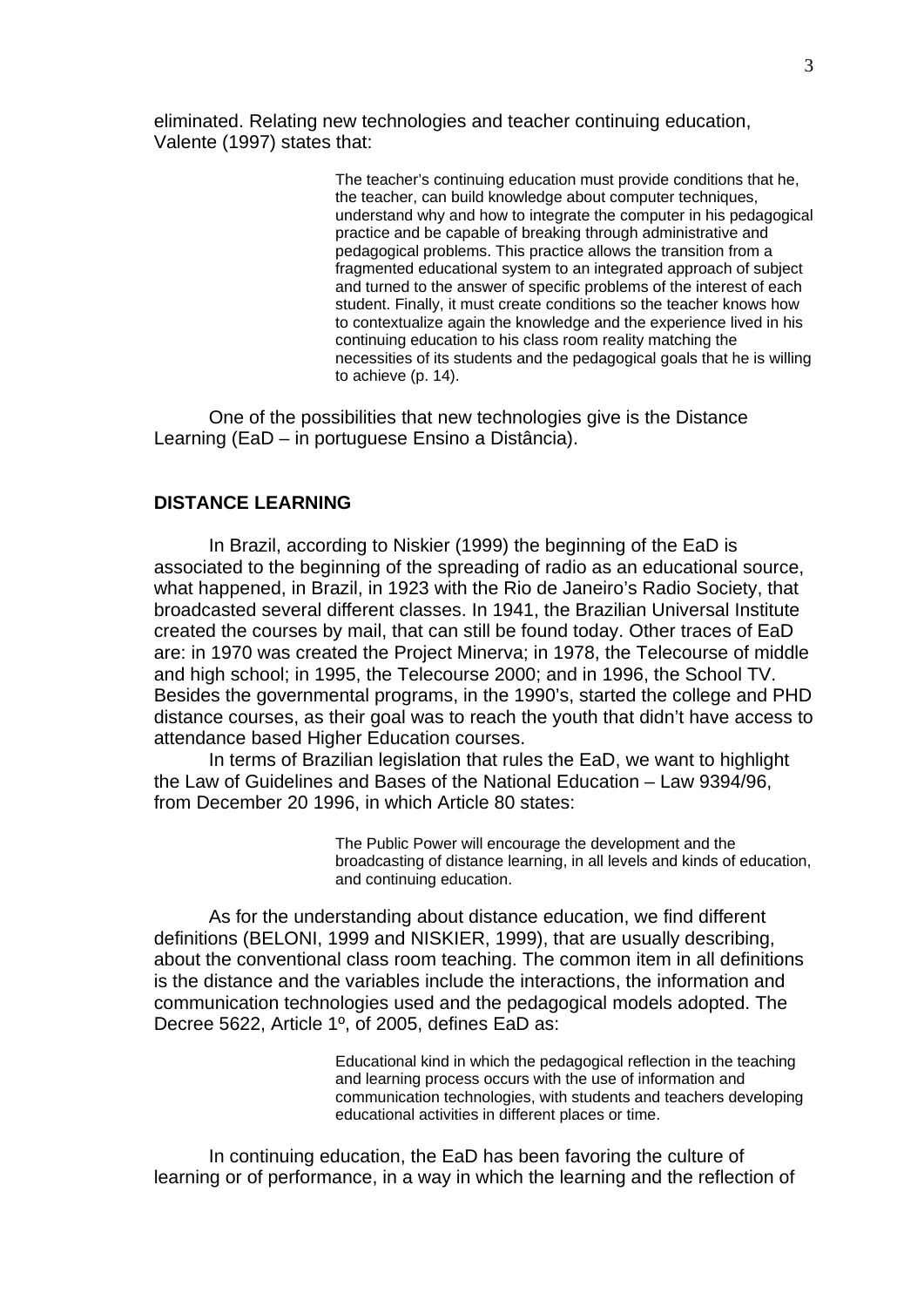the activities developed with the help of what's new, promotes changing and the improvement of the professional work. And the program High School Network is an example of distance and continuing education.

#### **HIGH SCHOOL NETWORK**

 Guided by the principles found in the Law of Guidelines and Bases of the National Education (LDBEN) # 9394/96, the Education State Department (MEC) implemented starting in 1998 changes in High School, establishing the National Curricular Guideline to High School (PCNEM). This movement of transformation of high school and its schedule, by the redefinition of its social part, was called High School Reform.

The impressive growing, needed, in such short time, added to the new economic and social demands, transformed the work and the everyday living in each school. We know that she can no longer be the same and that the different educational agents (teachers, coordinators, pedagogical technical assistants, supervisors) and teachers need to rethink the practice of their collective work facing the commitment of providing the quality needed to the education of the youth – need of continuing education.

 The definitions induced and legitimized a change in the purpose of High School and, consequently, in order to select the contents, organize the situations of learning, reorganize the evaluation procedures, manage the spaces and time of education and, as condition, rethink the teacher and educational agents responsible for the school work.

 In this context, the policy of the Board of Education of the State of São Paulo (SEE-SP) considered necessary to discuss and change its organization, rethinking the work culture and the teacher and educational agents, creating the Program High School Network (EMR) – distance and continuing education. This process explored the possibilities of the collective work and developed the skills and knowledge necessary to new challenges proposed in the implementation of the reform of High School.

 The program was developed in the years of 2004 thru 2006 and connected the cities of the state by the Knowledge's Net (in Portuguese Rede do Saber), in shape of courses, seeking the high school quality's improvement as a consequence of the distance and continuing education, promoting the implementation of the schedule reform, highlighting the reading and writing process, the school's democratic management and the adaptation of the school's pedagogical spaces.

### **THE RESEARCH**

 The High School Net developed itself from two activities set: the FORMATIVE EXPERIENCE, in which the participant enlarged his knowledge about the curriculum and analyzed his own pedagogical practice, and the EDUCATIVE EXPERIENCES, in which were proposed activities to be developed in the specific place of acting – school unit or school district office – by work projects for each of the segments, totalizing 666 printed pages; a CD-ROM with an article and research collection, also legislations, guidelines and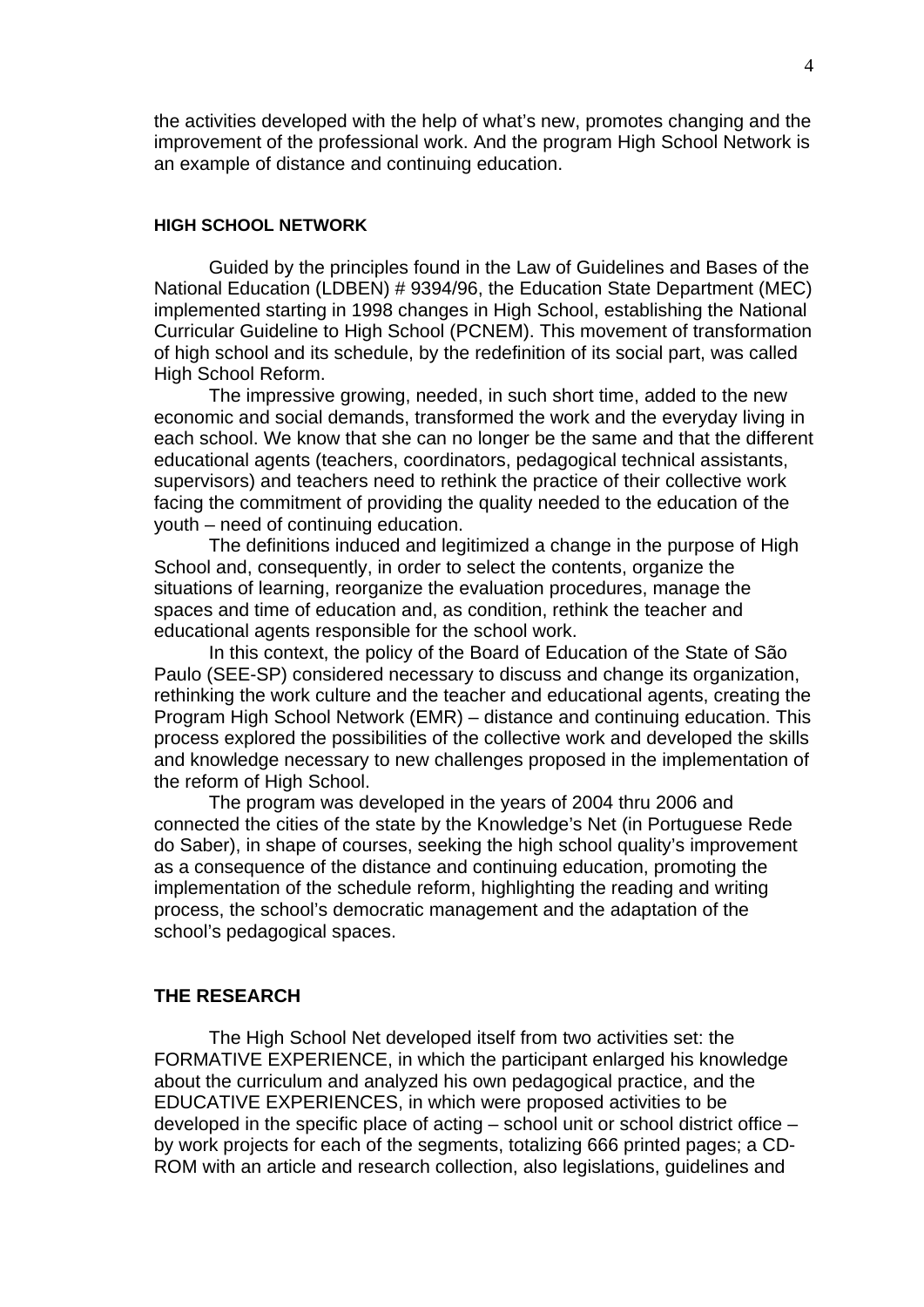curricular models about High School; and videos (total of 3 hours and 42 minutes of duration) produced for the discussion of questions relevant to the Program. The work included collective activities – during the hours of work in the HTPCs (Collective Pedagogical Work Hour - in Portuguese), in the class room, in the school district's office and in the Knowledge's Net and with individual activities, besides the work hours.

 The teleconference would go on in a room (of a state public school, localized in downtown) prepared with equipments, two television, one VCR apparatus, a multimedia projector, microphone and a computer with printer. There was a sound system in the room, adequate lighting and ventilation. The room's capacity was 35/40 teachers. The teleconference was broadcasted, live, from the headquarters in São Paulo and all the schools that hosted the EMR watched the same teleconference in their cities. Usually participated in discussions, with the researched EMR group, the cities of Guaratinguetá, Jundiaí, Santos, Guarulhos e Limeira. In average, in the researched EMR, participated 30 people, being the majority female. Independent of the worked theme, the work dynamic was always the same, teleconference, coffee, discussion and activity.

 The researched EMR involved 776 people total, being: 01 education supervisor, 04 Pedagogical Technical Assistants, 55 coordinator teachers, 671 high school teachers and 45 schools. We interviewed 40 (forty) people, between teachers and educational agents, from different areas and randomly chosen: I – Languages, codes and its technologies – 10; II – Nature Sciences and Mathematics and its technologies – 10; III – Social Studies and its technologies – 10; IV – Coordinators – 08 and V – Pedagogical Technical Assistants – 02. All of the interviewed has completed college degree and some of them have an Education major. From the 40 teachers and educational agents interviewed 17 of them started EMR in the year of 2004, 10 in the year of 2005 and 13 in the year of 2006. The average time of service of the interviewed is of 07 years (maximum of 15 and minimum of 05 years).

 From the 40 interviewed, 33 understand that the EMR contributed to their continuing education, two disagree and five answered partially. According to them, the contribution happens when there's a reflection over the pedagogical practices, relating the theme with the routine (stated by 88% of the interviewed), exchanging experiences (stated by 65% of the interviewed), using the given material (20%) and the development of collective projects, that articulate subjects and alternate the practice in the class room (20%). This way, the majority interviewed evaluates that the EMR contributes to his/her continuing education by the reflections of the group, with exchange of experiences, relating practice with theory and taking a new practice, especially by the collective projects. This meets the statement:

> To work collectively is important because it provides opportunities so that the student *(in our case – the teacher in process of continuing education – our highlight)* exposes to the group his interpretations and thoughts, contributing, therefore to the activities' development (MAIA & MATTAR, 2007, p. 88).

 Most part of the interviewed (38) said that uses (with different periodicity) the contents learned in the EMR program and some (5) are developing projects with other teachers in their school, changing the pedagogical practice with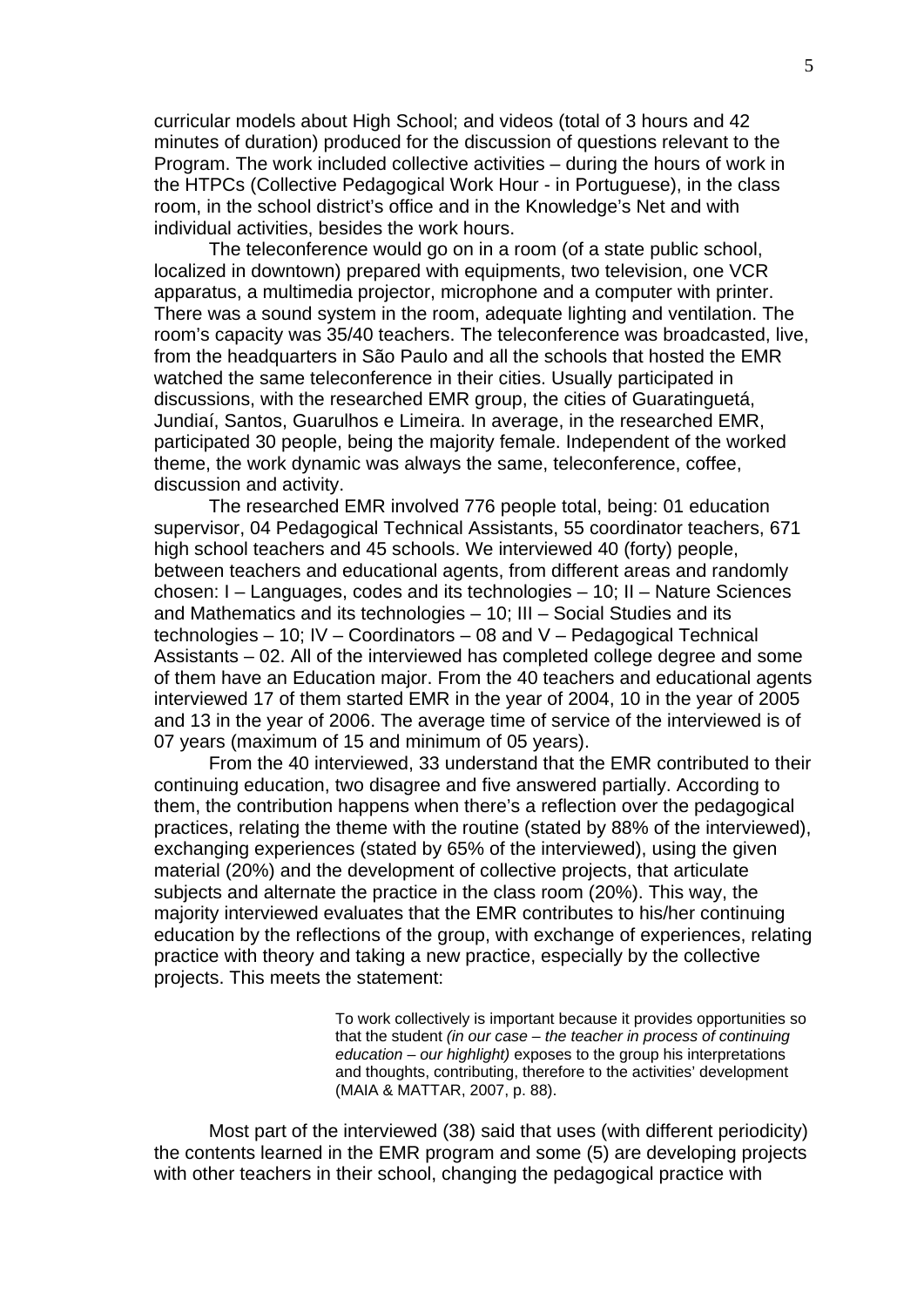students. This reveals the effectiveness of distance and continuing education, once the contents learned won't just be accumulated knowledge, but reflected in changes on the educational practices and learning. Evidence, also, that the most relevant activities in the distance learning model are: *search, find, select and apply, and not more receive and memorize* (MAIA & MATTAR, 2007, p. 85).

 In the comments made in the EMR encounters and in the analysis of its code, we verify that is given emphasis to the use of technology, in special, the use of computer, justified by the necessity of the student's digital inclusion. During the research period, talking to some teachers, these showed what EMR provided:

- Knowledge, planning and developing of interdisciplinary and pedagogical resources in the class room practices projects;

- Innovation of the classes, with a more directed to the public work, favoring the student's learning;

- Diversification of the pedagogical practice, developed in the everyday basis of the class room;

- Interdisciplinary practices and the collective planning in the schools, from the discussion in the HTPCs;

- Developing of new attitudes facing the school's management (larger participation), the HTPC meetings and the given classes, specially incentive to the critical thinking of the student.

 Concluding from these thoughts, it's possible to state that: a) according to the interviewed EMR participants, this program supported the innovation of the school practices - *... it's transforming the reality in my school*  (says a LCT teacher), in other words, provided improvement in the high school quality, at least in some participating of the EMR schools;

b) the State of São Paulo has been offering alternatives to the continuing education of its teachers and the EMR is an example. From the given research, it is possible to verify that the EMR provided a distance and continuing education to teachers, especially by the thematic reflections related with the pedagogical practices that made possible the implementation of collective projects, with the articulation of different subjects. We believe that what is still missing is a more consistent policy for continuing education (specially, distance learning), that combine the alternatives offered, making them more effective.

### **REFERENCES**

BELLONI, M.L. **Educação a Distância**. Campinas: Editores Associados, 1999.

BRASIL, Lei 9.394, de 20.12.1996, Estabelece as **Leis de Diretrizes e Bases da Educação Nacional**. Ano CXXXIV, 248, 23.12.96, Título VI, Art. 62. Brasília,1996.

BRASIL. MEC. SEF. **Referenciais para a formação de professores.** Brasília, DF: MEC/SEF, 1999.

BRASIL. **Decreto nº 5622**, de 19 de Dezembro de 2005. Diário Oficial da União nº 243, 20/12/2005, seção 1, p. 01.